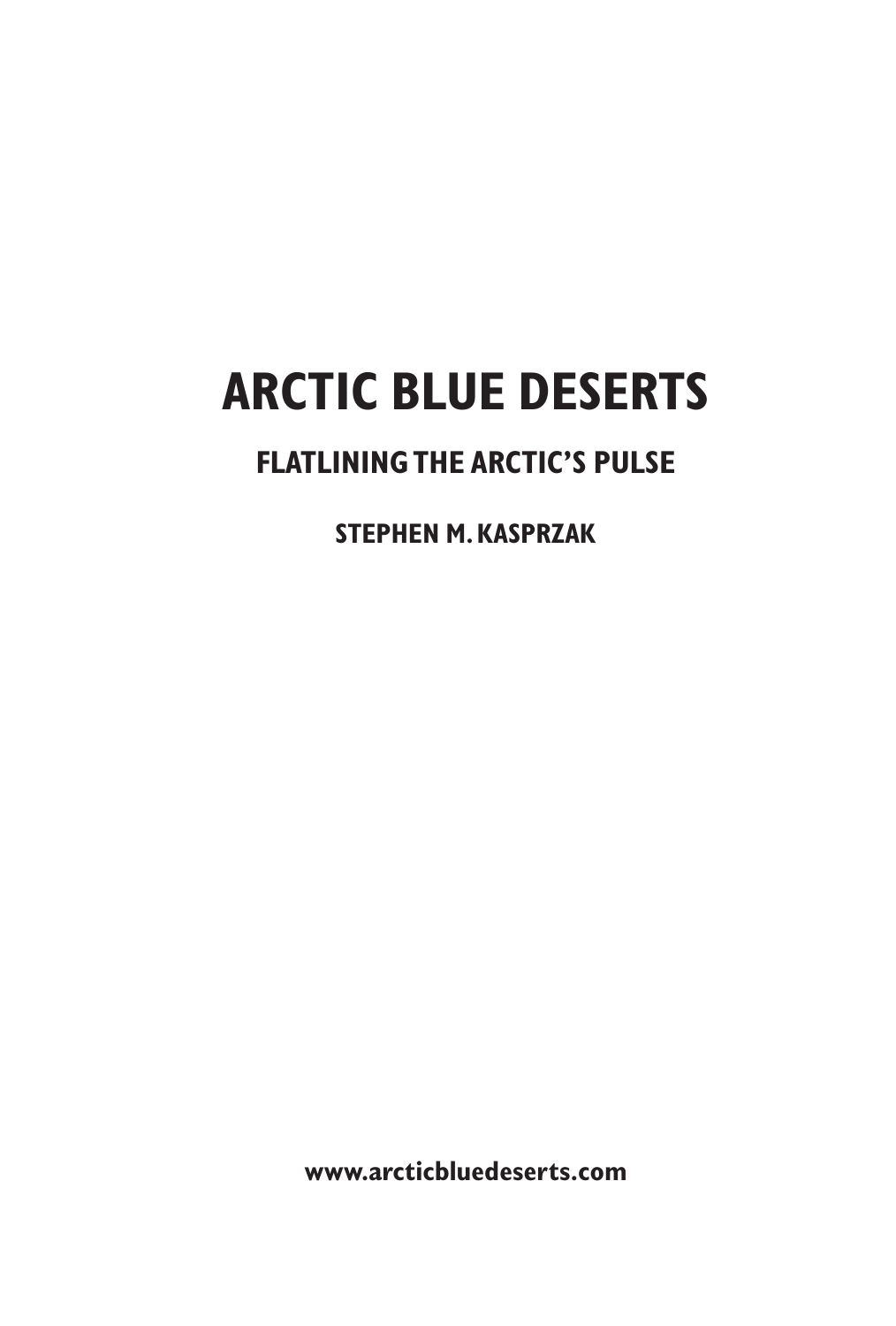## **INTRODUCTION**

We all should recognize and understand that the burning of fossil fuels is without doubt today's leading cause of air pollution and has direct atmospheric warming implications.

However, if we are to successfully fight climate change, then we need to have a conversation about the evidence presented in this book. This book documents how mega reservoir hydroelectric dams are a major, if not the driving, source of heat warming the Arctic and the regional northern climates of Canada and Russia, as well as their river continuums and coastal waters. The constructions of these mega dams have also imperiled every level of the marine ecosystem, from silica-encased diatom phytoplankton to fisheries and marine mammals, such as the North Atlantic right whale.

The relationship between mega dams and declining diatom populations is most alarming. These silica-encased microscopic plants have evolved as nature's most efficient biological pump for permanently sequestering carbon in the ocean depths and reducing atmospheric carbon dioxide  $(CO_2)$  levels.

The word flatline, which appears in the title of this book, is a medical term rather than a scientific term. It means a patient's electrocardiogram has flatlined. In other words, the circulation of blood flowing through the body has stopped and the person is technically dead.

Similarly, mega reservoir hydroelectric dams stop the natural spring pulses of rivers and their tributaries from flowing downstream into estuaries and coastal seas. The huge amount of energy generated by water flowing down from mountaintops has been reduced to zero by these immense human-made lakes.

When these mega dams are in operation, the natural spring pulse—or the freshet—of the river is flatlined and its natural flow is lifeless. It, too, is dead.

These natural spring freshets were the lifeblood of the oceans, and they have been flatlined in Canada's north and the Arctic by Canadian and Russian mega reservoir hydroelectric dams.

*"The chemical, thermal and physical changes which flowing water undergoes when it is stilled can seriously contaminate a reservoir and the river downstream. The extent of deterioration in water quality is in general related to the retention time of the reservoir – its storage capacity in relation of the amount of water flowing into it. Water in a small headpond behind a run-of-river dam will undergo very little or no deterioration; that stored for many months or even years behind a*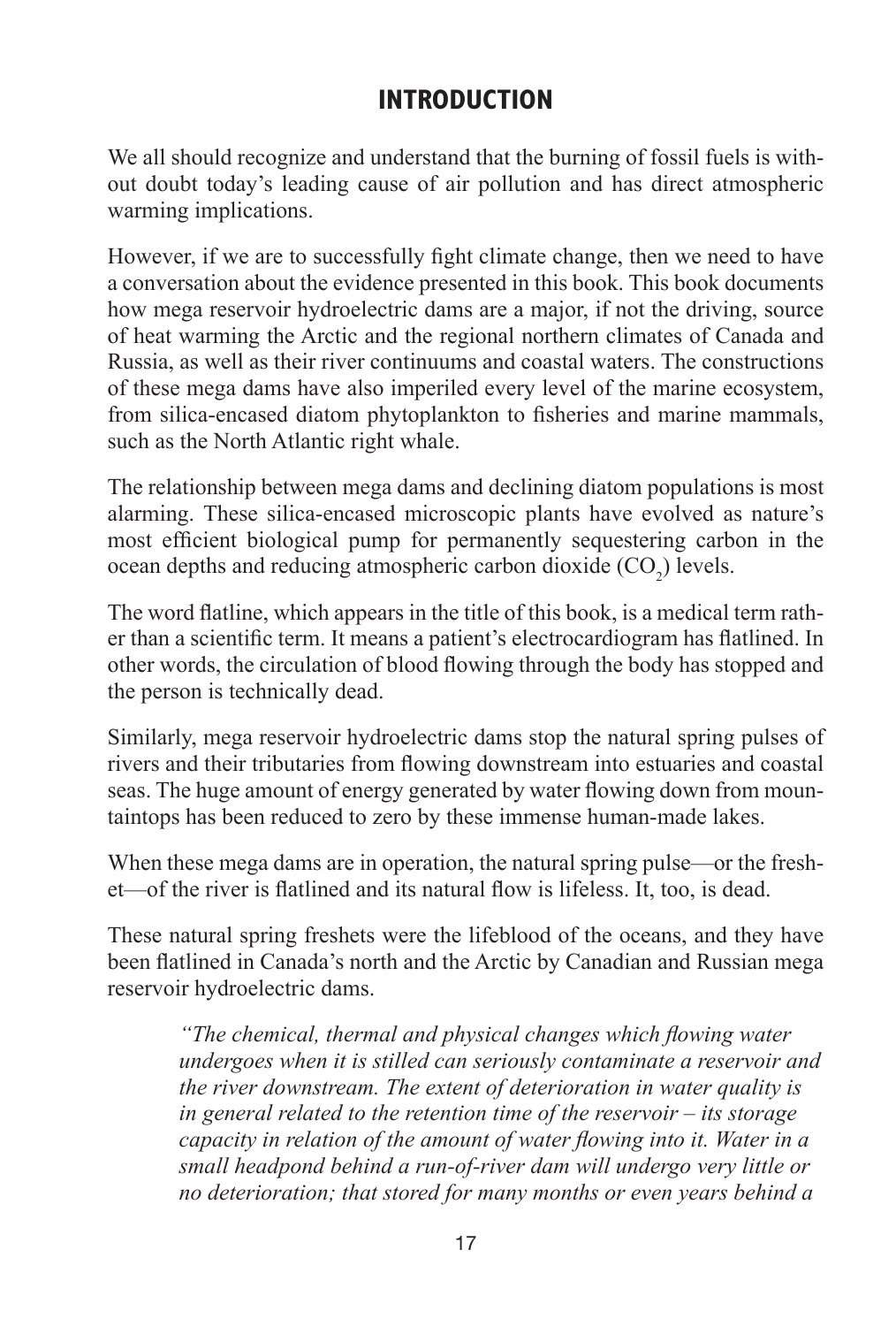*major dam may be lethal to most life in the reservoir and in the river for tens of kilometers or more below the dam.*" (McCully, 1996)

Patrick McCully is an associate editor of *The Ecologist*. His book *Silenced Rivers* focused on the environmental damages mega reservoirs cause to our rivers. *Arctic Blue Deserts* is focused on the environmental damage these same mega reservoirs have had on estuaries and coastal waters.

The residence time of the stored waters in these mega, human-made lakes can be as high 8.1 years, such as behind the 702-foot high, Daniel-Johnson Dam on the Manicouagan River in Quebec

Conversely, hydroelectricity generated by a run-of-river dam with a small headpond—not a large reservoir behind it—is clean and renewable energy.

The definition of renewable is "not depleted when used."

Hydroelectricity generated by mega reservoir hydroelectric dams that flatline and deplete the natural spring pulse with regulated discharges, is not renewable energy.

I believe it is misleading to call this energy either renewable or clean, and I will document why in this book.

Let us explore this further.

The energy and velocity of the human-regulated discharges from these dams during the spring months are typically 50 to 75 percent less than the energy and velocity of the natural spring freshet.

Since being dammed, Quebec's Manicouagan River's regulated spring discharge is at least 75 percent less than its natural spring pulse, and the regulated winter discharge has increased the very low natural river flows by more than 1,000 percent (10 times). (See figure 2b in Chapter 2)

Since being dammed, northern Quebec's La Grande River's spring run-off has been suppressed by 70 percent, and its winter flows have increased by 800 percent. (Harper 1992 and McCully 1996) It is not surprising that similar data is not readily available on pre-dam natural river flows and post-dam regulated discharges for rivers in northern Russia and Siberia.

However, one can theoretically assume that the Russians have had to make the same radical alterations to natural river flows in order to produce the necessary warm thermal mass in its reservoirs to fuel its hydropower plants during the long Arctic winters. Extrapolation of the available data supports this assumption.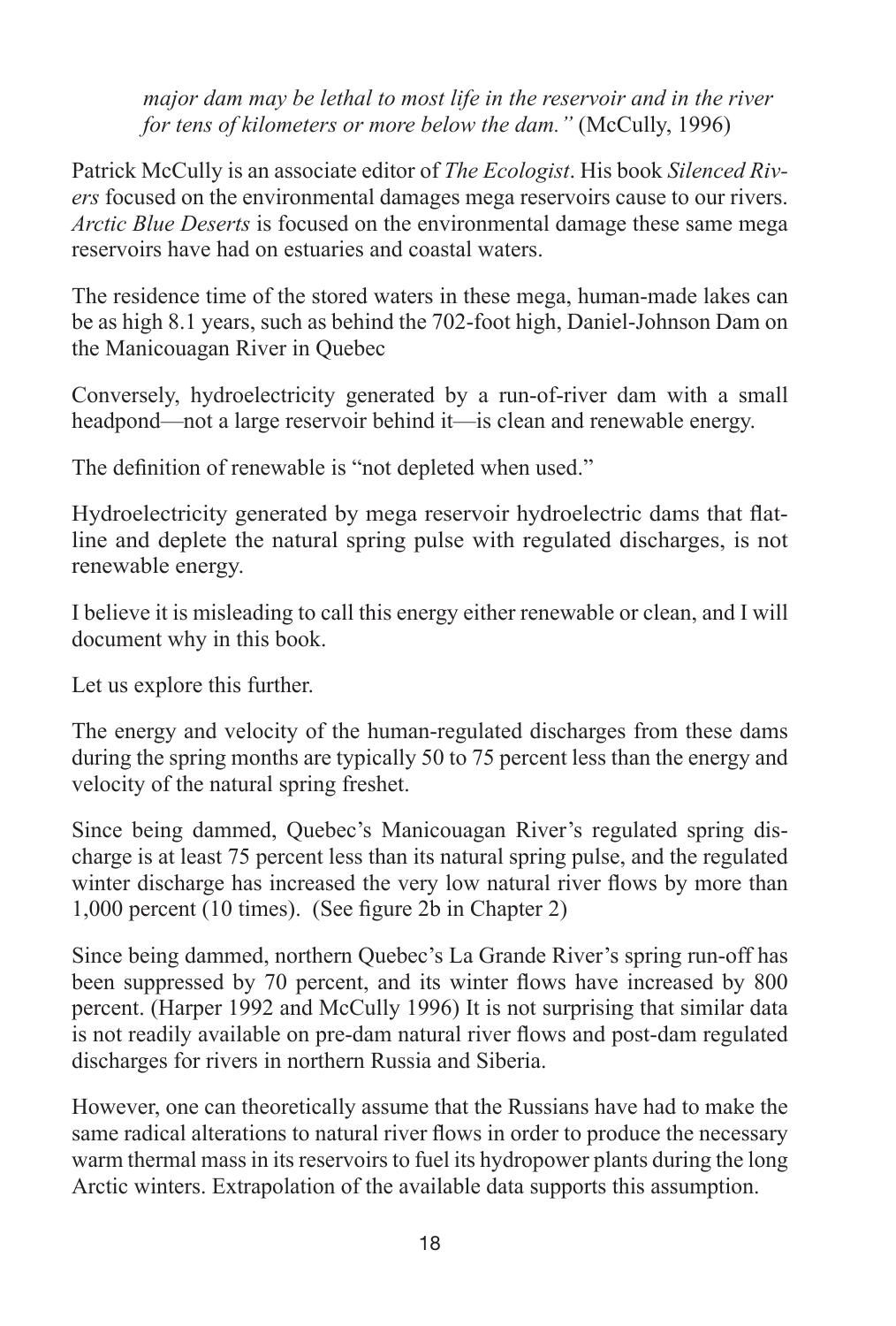There are 71 reservoirs in the world with a surface area of 200 square miles or larger. Only four of them were built before 1950. Since 1950, 13 have been built in Canada and 11 in Russia. (Wikipedia: List of Reservoirs by Volume)

Did you know that the freshwater discharge from the world's 16 largest rivers equals almost 50 percent of the annual global riverine flow into the world's oceans?

Three of these 16 rivers, the Yenisei, Lena and Ob, are in Siberia and discharge into the Arctic Ocean. Two others are in Canada; one is the Mackenzie, discharging into the Arctic's Bering Sea and the other is the St. Lawrence, discharging into the Gulf of St. Lawrence and the North Atlantic.

It should be noted, one third of the world's largest reservoirs and rivers, as defined above, are located in Canada and Russia. Mega dams reverse the natural run-off cycle of the rivers they control by hoarding the waters of the spring pulse (freshet) in huge reservoirs for release the following winter, when river flows would be naturally locked up in ice. The concept of river flow being locked up in ice may be hard for the reader to believe, so I offer as evidence the graph below (also figure 5 in Chapter 4).

The Nizhnyaya Tunguska River in Siberia is the seventy-second largest river in the world and is a tributary to the Yenisei River, the eleventh largest river.



**Fig. 1a:** (for reference only; identical to figure 5) Mean values of monthly average discharge of the Nizhnyaya Tunguska River, calculated on the base of a 52-year-long period of observation at hydrological station Bolshoy Porog. (Nizhnyaya Tunguska at Bolshoy Porog Archived 2009-11-24 at the Wayback Machine, UNESCO: Water resources; Toungouska inférieure; Wikipedia)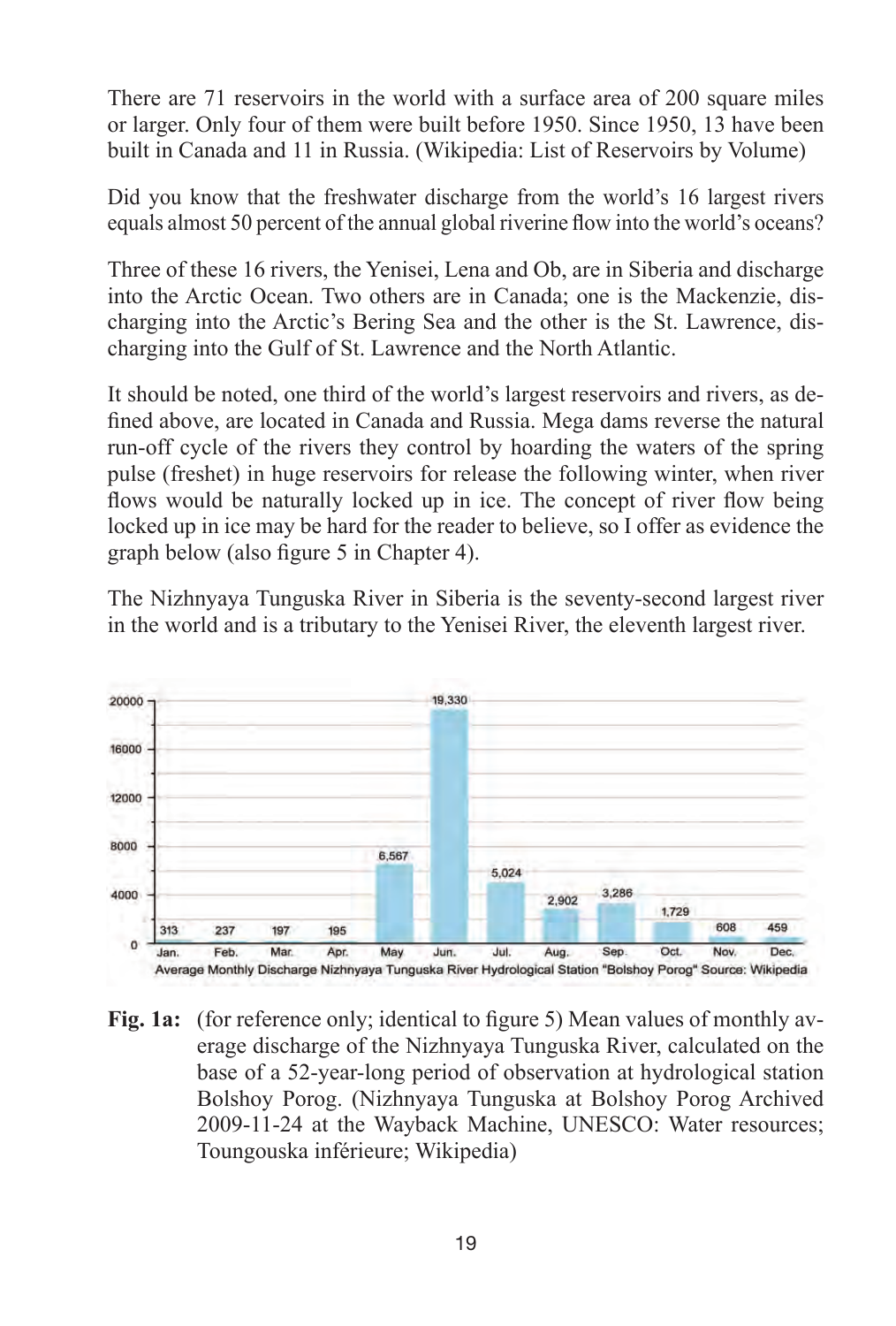Looking at the Nizhnyaya Tunguska River's natural flow rates between November to April in figure 1a, it is obvious that the natural river flows in this region are locked in ice for six months of the year, and the vast majority of a river's annual discharge occurs in the other six warmer months. The spring pulses are immense.

The Nizhnyaya Tunguska River's June spring pulse is 19,330 cubic meters per second, which is equal to a river flow of 682,600 cubic feet per second. To help visualize this, consider that the annual average daily flow of Niagara Falls is 85,000 cubic feet per second; the volume of the Nizhnyaya Tunguska River's June spring run-off is equivalent to eight Niagara Falls flowing for 30 days during the month of June.

I estimate that the Yenisei and Ob's spring pulses pre-dam were equivalent to 37 and 46 Niagara Falls, respectively, flowing into the Kara Sea for 30 days in the month of June.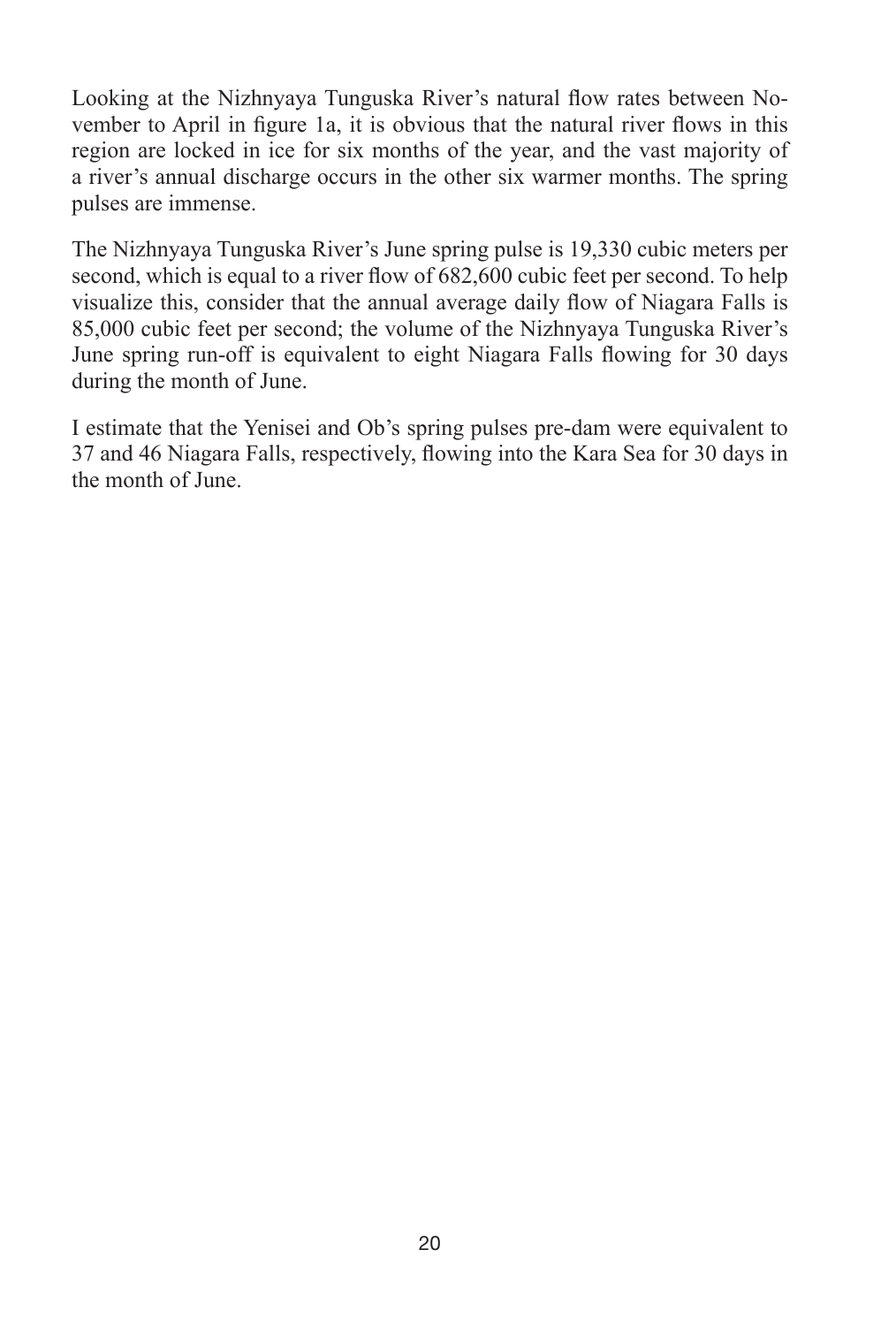

**Fig. 1b:** (for reference only; identical to figure 14) Watersheds and ocean areas above 40 degrees north, depicted by the red line (Arctic Portal)

- A. Yenisei River J. Yukon River
- 
- C. Nizhnyaya Tunguska River L. La Grande River
- 
- E. Irtysh River N. James Bay
- 
- 
- 
- I. Mackenzie River
- 
- B. Angara River K. Urengoy Natural Gas Field
	-
- D. Ob River M. Manicouagan River
	-
- F. Lena River O. St. Lawrence Estuary
- G. Vilyuy River P. Gulf of St. Lawrence
- H. Kolyma River Q. Gulf of Maine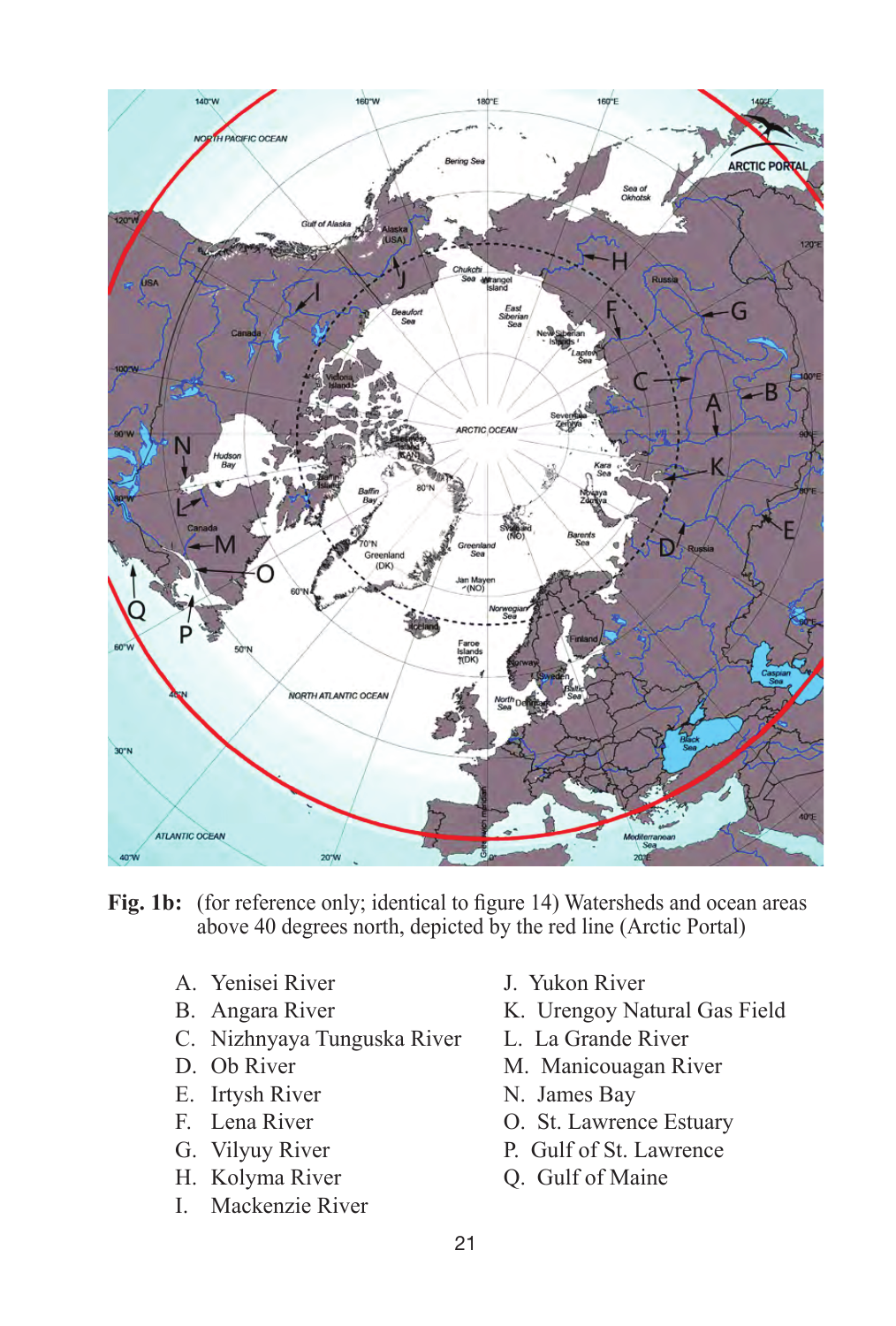In this book, I have defined the boundaries of the North Atlantic water cycle to include ocean areas and watersheds above 40 degrees north, as shown by a red line on the map in figure 1b.

The Nizhnyaya Tunguska, Yenisei and Ob rivers are identified by the letters C, A and D on the map.

To put the size of this region in perspective, consider that the watershed (catchment basin) of the Yenisei and Ob rivers equals the surface area of the lower 48 United States.

There are seven other Arctic rivers identified on the map, plus the Manicouagan and La Grande rivers, which flow into the St. Lawrence Estuary and James Bay, respectively.

The Gulf of Maine is identified as point Q on the map in figure 1b, and has six large rivers flowing into it.

Each of these rivers used to have a large natural spring pulse powering its own haline (salt density) ocean current and feeding the fisheries of Georges Bank and the Scotian Shelf, which are numbers 8 and 13 respectively, on the map in figure 1c.

The spring run-off of these six Maine rivers typically reached their peak flow during March. The Manicouagan, La Grande and the Arctic rivers reached their peak flows in April, May and June, respectively.

In the year 1800, there was a natural water cycle in the North Atlantic with large to huge spring pulses flowing into the Gulf of Maine, Gulf of St. Lawrence, James and Hudson Bays, Labrador Sea, Arctic Ocean and the North Atlantic, over a four-month period. These natural spring freshets were the lifeblood of the North Atlantic fisheries—the greatest fisheries the world has ever known—and were the source of energy that fueled the regional and global haline ocean currents.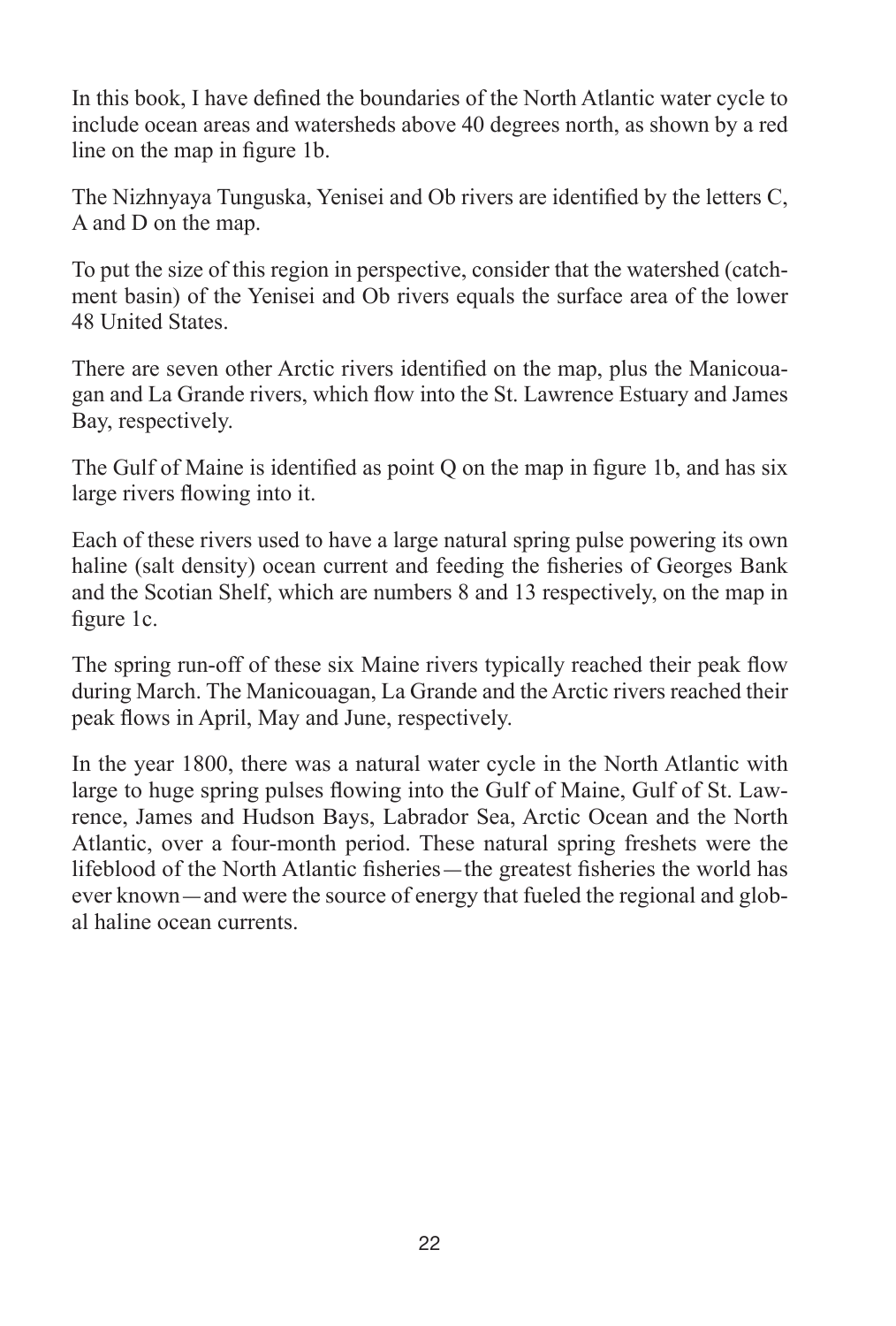

**Fig. 1c:** (for reference only; identical to figure 18) Map depicting Gulf of Maine in relation to the North Atlantic Ocean. (Shaw, Geological Survey of Canada)

Through out the 1800s, the March spring pulses of the six rivers flowing into the Gulf of Maine were being flatlined by dams engineered to provide uniform, average monthly river flows for Maine's large manufacturing industry.

The natural April spring pulse of the Manicouagan River, which flows into the St. Lawrence Estuary, was extinguished and stored behind the Daniel-Johnson Dam when the dam's construction was completed in 1970. The natural spring pulse of the St. Lawrence River had already been flatlined due to the St. Lawrence Seaway in 1959.

The May spring pulses of the Eastmain and the La Grande Rivers flowing into James Bay were suppressed by the construction of dams by Hydro-Quebec in the 1980s.

The May spring run-off of the Churchill River in Newfoundland and Labrador, flowing into the Labrador Sea, was extinguished by Hydro-Quebec in 1974.

The June spring pulses on the Ob, Irtysh and Angara Rivers were flatlined in the 1960s and on the Yenisei, Vilyuy and Kolyma Rivers in the 1970s through to the 1990s. The magnitude of these Russian hydroelectric reservoirs is im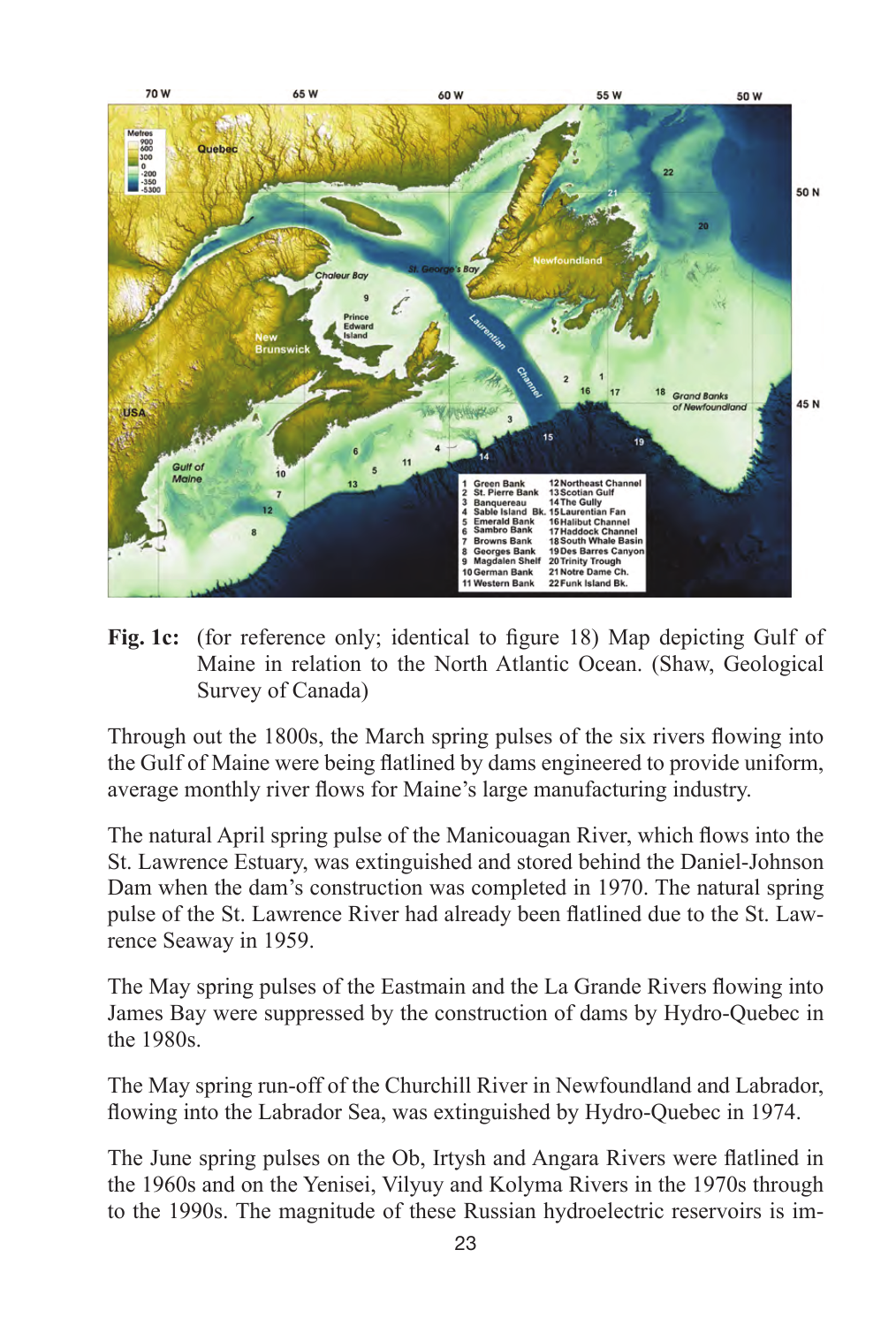mense. For example, the Angara is a 1,100-mile long tributary of the Yenisei and has four mega reservoirs flooding a total of 799 miles of the Angara's riverbed and valley.

Over the past 60 years, the cumulative impacts of Hydro-Quebec's and Russia's mega reservoir hydroelectric dams have transformed the North Atlantic's natural water cycle into a regulated, industrial water cycle. These industrial waterworks have been engineered to provide enough warmed thermal mass to keep tens of thousands of miles of Canadian and Russian rivers and their tributaries from locking up in ice during the prolonged winters.

**The mushrooming global number of dams and regulated discharges have crossed a threshold, inhibiting the natural mechanisms that maintain the climate in its dynamic equilibrium. The earth's natural water cycle has been radically altered, and the effects of these hydroelectric mega dams are discussed throughout this book.**

If there is no acknowledgement that the natural water cycles on the world's largest rivers have been replaced by a regulated cycle that has flatlined the spring pulses, then we can never adequately address the cause and effect of climate change.

This failure to assemble and adequately analyze in climate modeling the mechanisms of the natural water cycles before these huge dams existed, could be the main reason why the Arctic is warming much faster than scientific models have predicted.

It is probably also why even today's model predictions have greatly underestimated the rate of Arctic sea ice melt, global climate change and sea level rise.

The following hypotheses and predictions were based on a **measurement-based study** in 1963 by Neu, and have proved to be valid over the recent decades:

*"As the seasonal flow of fresh water is modified for power production, the strength of this circulation is altered and with it upwelling, mixing, flushing of the system and near coast water masses, and the composition of the water with respect to salinity and temperature. The changes must result in climatic modifications which influence the heat budget and therefore the ice conditions."*

and

*"It can, therefore, be concluded that seasonal discharge regulation, as implemented in the St. Lawrence for power production since the turn of the century, has imposed large-scale modifications upon the*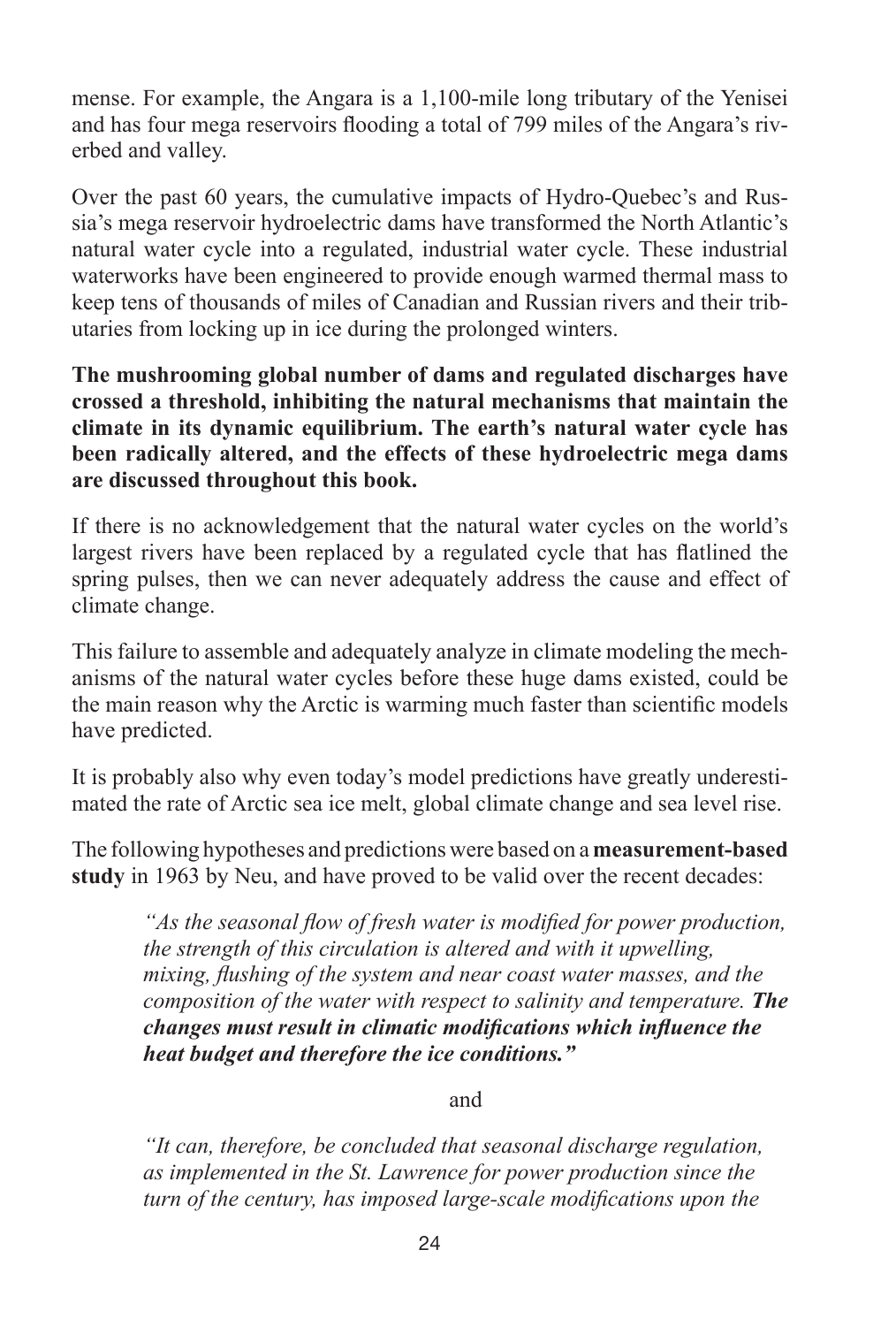*ecosystem of the Estuary, Gulf and coastal zone. This applies to any other system in which similar conditions prevail."*

#### and

*"To regulate the natural flow of rivers is to interfere with the hydrological cycle, that is, the circulation of water between the ocean, the atmosphere, the land and its return to the ocean. It is this last link of the cycle which is principally affected by regulation."* (Neu, 1976; emphasis by S. Kasprzak)

Neu's 1963 study is discussed in great detail in Chapters 18-20 and 23-25 of this book. I want to remind the reader again that this study is as valid today as it was in 1970, when Neu was finally able to release some of it to the public.

These Canadian and Russian mega reservoir hydroelectric dams have interfered with the North Atlantic natural hydrologic (water) cycle by flatlining the spring pulse on most of the major rivers flowing into the Gulf of St. Lawrence, James Bay, Hudson Bay, the North Atlantic and the Arctic Ocean.

We do not need to conduct expensive studies over a period of decades to answer the five questions in the Preface of this book and to understand why the following events are happening:

- 1. The northern Quebec and the entire Arctic region are warming much faster than the rest of the earth.
- 2. Sea ice and permafrost in Hudson Bays and the Arctic are rapidly melting.
- 3. The Labrador and East Greenland currents have lost energy and become warmer.
- 4. The Atlantic Meridional Overturning Circulation is measurably weaker.

In his 1973 book *Can Man Change the Climate?,* Petr M. Borisov provided the following blueprint to the world on how Russia would engineer the necessary heat to melt the ice-locked Siberian rivers:

*"The north of the Atlantic Basin may be compared to a bathtub into which cold water is poured from two taps (the Labrador and East Greenland currents) and warm water (the Gulf Stream) through one. By regulating the taps, we can change the thermal balance of the Atlantic and with it the climate of the surrounding continents. The recognition of the important role of the ocean currents in forming the climate has determined regional*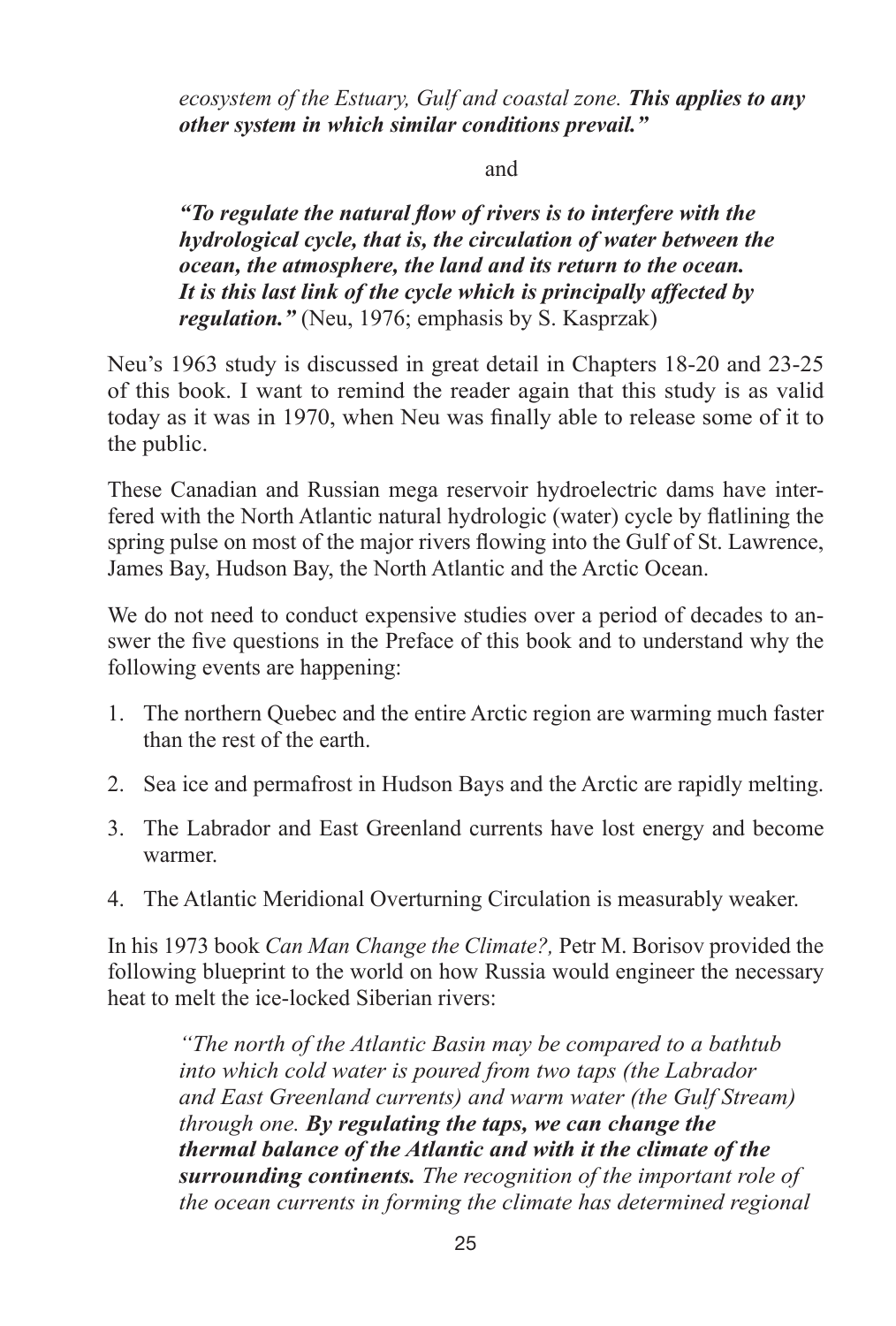*improvements of the climatic regime since the end of the last century by changing the direction of the warm and cold currents. At the same time extensive hydrotechnical measures have been devised to regulate and transfer the river run-off."* (Borisov, 1973; emphasis by S. Kasprzak)

When Petr M. Borisov wrote his book in 1973, he knew that the three Russian mega reservoir power stations, which became operational in Siberia in 1960, created the necessary thermal mass in the reservoirs to provide enough heat to moderate the regional climate and deliver heat polluted river flow downstream. He had to be fully aware that the size of the reservoirs and their thermal temperature were the key to continuously fueling and operating hydropower projects in the frigid Siberian winter.

In fact, there was so much heat being released in the regulated discharges that the natural rivers were not freezing up as far away as 190 miles downstream from the dam.

The *"extensive hydrotechnical measures,"* which Borisov described in his book, are the three mega reservoir hydroelectric power stations mentioned above. By *"regulating the taps"* (discharges from these power stations) Russia began changing *"the thermal balance of the Atlantic and with it the climate of the surrounding continents"* in 1960.

If Russia only wanted electricity to promote the industrial development of Siberia, they could have built electric power plants fueled by natural gas. Russia has enormous natural gas reserves—in fact, 26 percent of the world's natural gas reserves—and one of its largest reserves is in the watersheds of the Yenisei and Ob rivers.

I have included 14 Chapters in Section II and III documenting how Russia's 100-year strategy of an ice-free Northwest Sea Route has evolved.

The Arctic Ocean and its coastal seas have many estuarine features, and some scientists describe it as a very large estuary to the Atlantic Ocean.

Neu's 1963 study was conducted over the 200-mile long St. Lawrence Estuary, and he claimed many of his findings would be applicable to other water systems in which similar conditions prevailed. Neu's study in the St. Lawrence is certainly similar to the impact of Canadian and Russia' s own Mississippi sized rivers, controlled by their mega dams, and discharging into the Arctic's shallow coastal seas.

The St. Lawrence Estuary is a salt wedge estuary with a two-layer flow system, as measured by Neu and shown in figure 30, Chapter 20. This haline ocean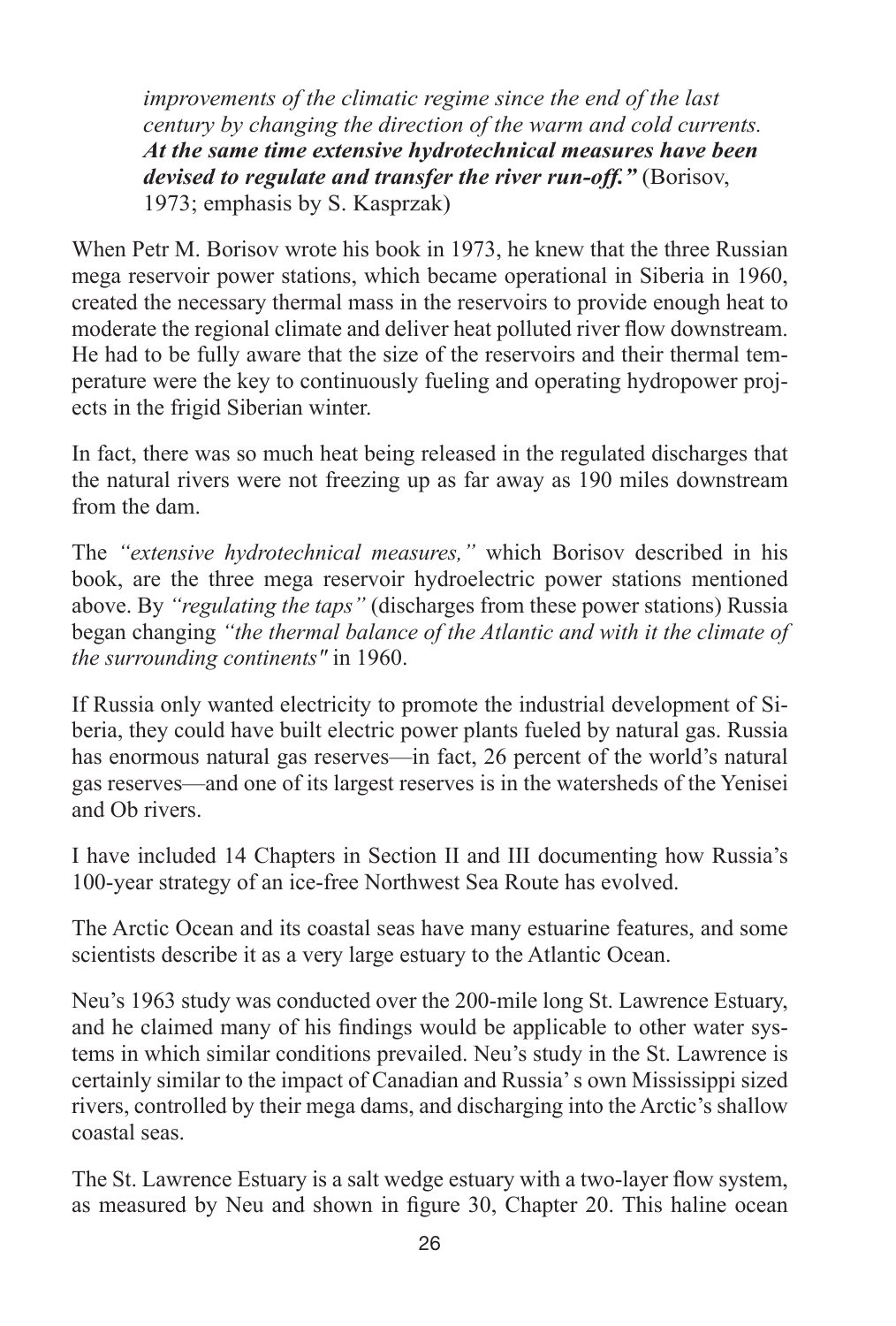current extends for over 900 miles to Georges Bank, off the coast of Maine, as measured by Neu in figure 43, Chapter 23 and figure 45, Chapter 25.

It was Neu who concluded and warned in the 1970s, that modifying freshwater inflows to the estuaries of Hudson Bay and the Arctic Ocean would weaken their circulation and "*that the hydrological balance of our globe would be threatened."*

From the 1960s through the 1980s, Neu was a respected scientist. His knowledge on the North Atlantic was unsurpassed as documented by the following quote from Chapter 22 of this book:

*"Hans Neu… is the undisputed authority on the Atlantic's moods. Since 1968, Neu and his staff have compiled wave charts every 12 hours from information radioed by 1,500 vessels at sea on any given day."* (McConachle, 1982)

I have estimated that pre-mega dams, the cumulative total of the spring pulses on only the largest rivers and their tributaries flowing into the Arctic's coastal seas was equivalent to at least 178 Niagara Falls flowing for 30 days in June.

Today, there are no significant natural spring pulses from Canadian rivers flowing into the North Atlantic. The St. Lawrence River's pulse, as mentioned earlier, has been extinguished by the St. Lawrence Seaway.

Flatlining and reducing the spring pulses on these Canadian and Siberian Arctic rivers and their tributaries have weakened the Labrador and East Greenland Currents, which has strengthened the Gulf Stream's influence on the Gulf of Maine, the Gulf of St. Lawrence and the North Atlantic.

However, the impact of Russia changing the Labrador and East Greenland Currents has crossed another threshold. The natural mechanisms that sustained the Atlantic Meridional Overturning Circulation (AMOC) in its dynamic equilibrium can no longer be maintained.

The following **Opinion** was written on the AMOC by the Editorial Board of *The Washington Post*, March 26, 2021:

*"Global warming may be endangering this crucial circulation. Scientists are accumulating evidence that climate change is disrupting a major section of the conveyor belt, running from the tropics up to the North Atlantic and back south, slowing this piece of the system to its weakest pace in more than 1,000 years, according to a study published in the journal Nature Geoscience. By*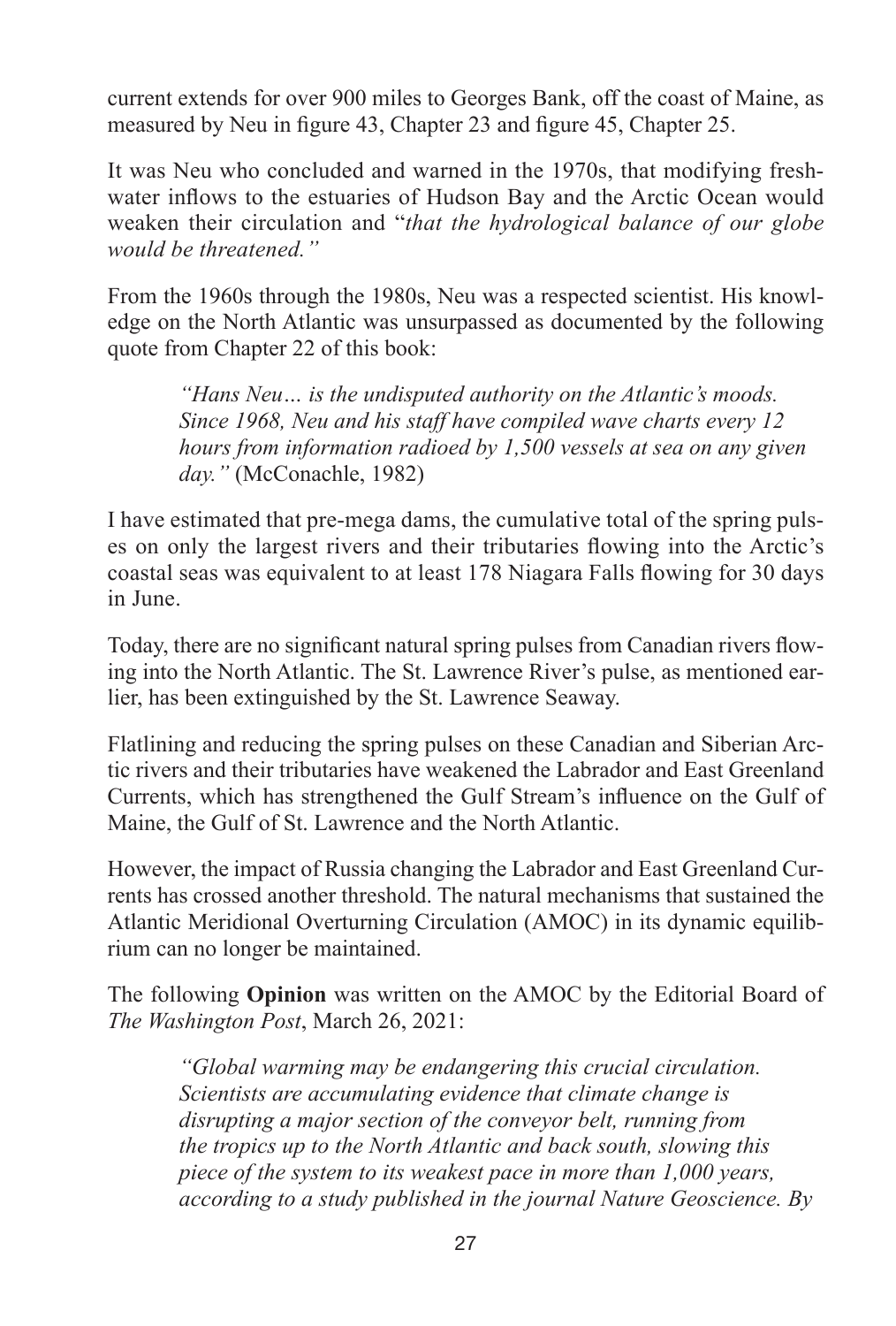*changing the atmosphere's chemistry at a breakneck pace, humanity is conducting a massive, unprecedented experiment on finely tuned planetary systems, with consequences that range from predictable to speculative, and what experts know about Earth history offers little comfort for what awaits."* 

### and

*"A group of scientists from Britain, Germany and Ireland studying the Atlantic Meridional Overturning Circulation—that is, the circulation pattern that warms the North Atlantic—have sought to compare how it is behaving now with its recent past. Experts only began directly measuring the pattern in 2004, so they looked for clues in seafloor sediments and ocean temperature patterns, which suggested how the currents behaved before. The clues present a consistent picture: The circulation has weakened in a way that is unprecedented in the past 1,000 years, said Niamh Cahill, a statistician from Ireland's Maynooth University. The scientists believe the ultimate cause is global warming."* (The Washington Post, 2021)

I agree with these scientists that the AMOC has "weakened in a way that is unprecedented," but since it is consistent with Russia's strategy of hoarding spring run-offs, it is my opinion that this was caused by the proliferation of Russia's and Canada's mega reservoir hydroelectric dams during the past 70 years.

These dams have changed the chemistry of not only the atmosphere, but also the fresh and saline waters of the North Atlantic natural hydrologic cycle.

I believe the key driving mechanism weakening the AMOC is the flatlining of the Arctic's spring pulse by Canadian and Russian mega reservoirs.

I repeat, for emphasis, that in his 1963 study, Neu measured a two-layer conveyor belt circulation in the St. Lawrence Estuary fueled by the spring pulse of a group of rivers, which included the Manicouagan, Bersimi and Outardes Rivers. This current traveled seaward over 900 miles to Georges Bank by the Gulf of Maine.

In 1970 on the Manicougan River, Hydro-Quebec flatlined the last major spring pulse of 3,950 cubic meters per second flowing into the St. Lawrence Estuary. This volume of flow was equivalent to the annual average flow of about 1.6 Niagara Falls.

When one compares the volume of flow in the St. Lawrence Estuary to the volume of flow in the Arctic, taking into account the cumulative impact of the Arctic's many spring pulses, the comparison is dramatic. I estimate the Arctic's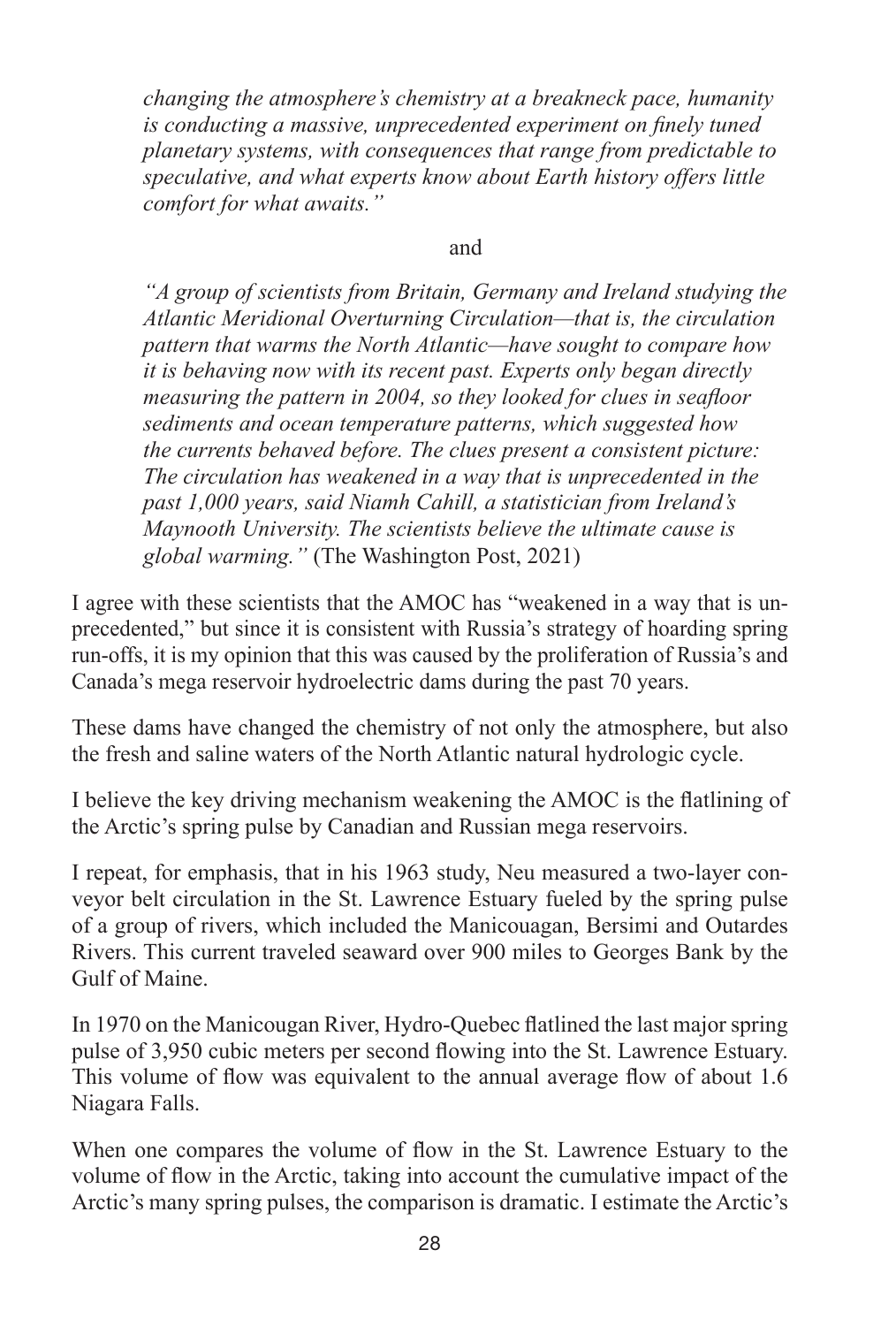volume of flow is at least 100 times greater than the pulse of this group of rivers on the St. Lawrence. Today, these natural spring pulses in the Arctic have been severely weakened to fuel winter hydropower generation.

As aforementioned, I believe the flatlining of the spring pulses of the Arctic's rivers and disrupting the Arctic's natural water cycle is the major, if not the primary, driving force weakening the AMOC.

In this book, I also address the starvation of many ocean fisheries. We will never be able to restore cod and other fisheries in the North Atlantic by simply implementing moratoriums on fishing. Nor will reducing fossil fuel consumption bring the fisheries back. The major anthropogenic disruption of the region's natural hydrologic cycle by Canadian mega dams has crossed a biological tipping point that today, continues to impede the recovery of these east coast fisheries.

In 1992, Canada implemented a moratorium on cod fishing. The moratorium remains in effect today, along with other fisheries moratoriums, including many also by the government of the United States.

The natural spring pulses into the seas and oceans were the lifeblood of fisheries and the siliceous diatom phytoplankton. In the short span of 20 years, between 1969 to 1989, the spring freshet of eight Canadian rivers in the Northwest Atlantic watershed were flatlined, and the ecosystems and fisheries that depended on the spring pulses were sacrificed for what the electricity industry refers to as "clean energy."

Populations of cod, salmon, shrimp and other fish and mammal populations in the coastal systems affected by these impounded rivers, have typically declined by 90 percent. We would also expect diatom populations in these systems to have declined by a significant amount. There are scientific findings to support this claim. In a recent NASA study published in *Global Biogeochemical Cycles,* the authors concluded the global diatom populations have declined by one percent per year from 1998 to 2012.

For our quality of life and the survival of future generations, the following two questions must be answered:

- 1. Is the increase in carbon dioxide  $(CO_2)$  levels in the atmosphere over the past 50 years only due to increased  $CO<sub>2</sub>$  emissions from fossil fuel combustion?
- 2. Or, has the increase in  $CO_2$  concentration also occurred as a result of a significant reduction in the annual removal and sequestration of  $CO<sub>2</sub>$  in the oceans by diatom phytoplankton due to the impounding of rivers and the heated reservoir waters and flatlined flows?